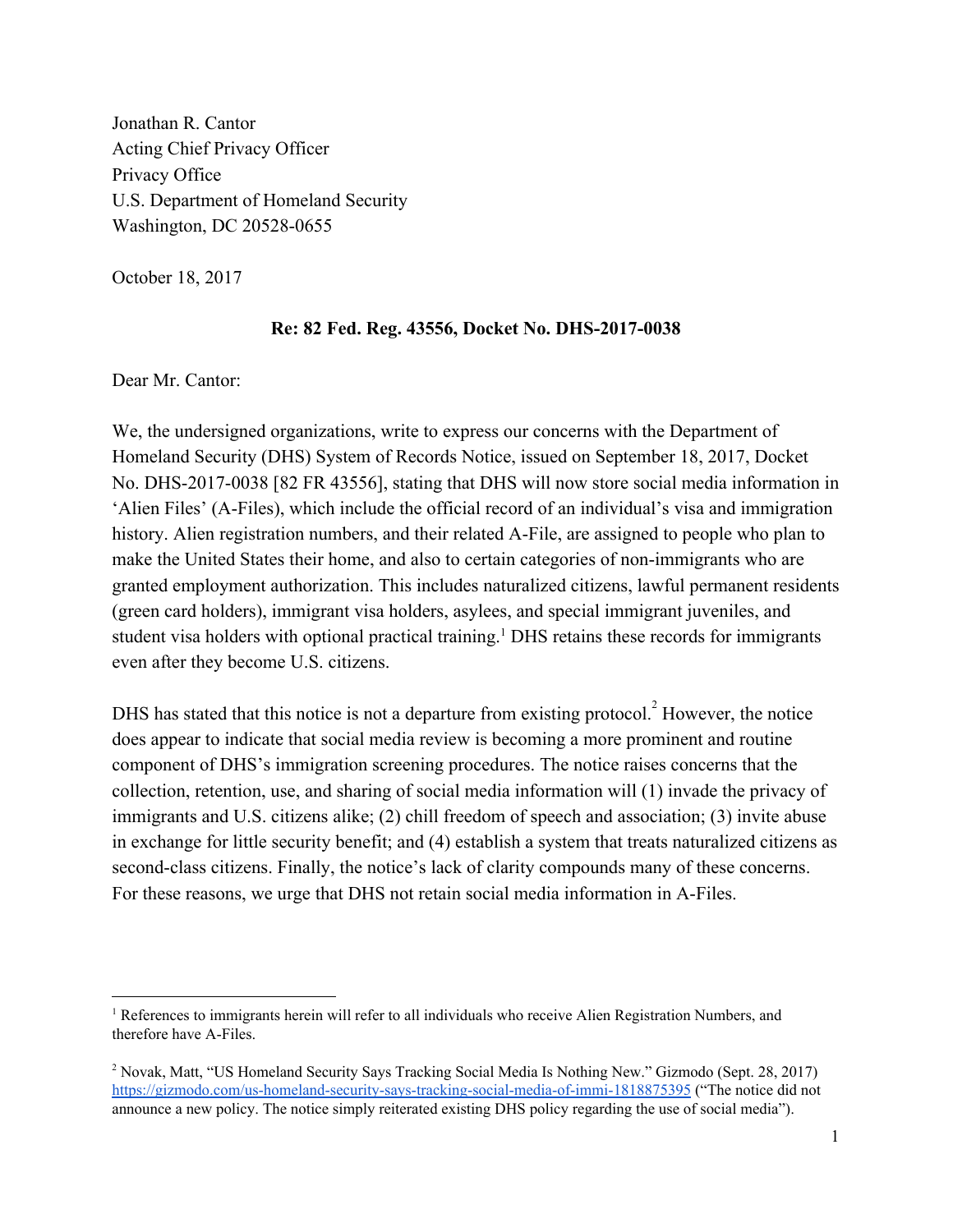### **I. Retention of Social Media Information Will be Highly Invasive.**

The notice reflects that DHS is collecting, and will now be retaining, using, and sharing, potentially vast amounts of social media information that will implicate both immigrants and U.S. citizens and expose their social media content to a myriad of entities, making this a highly invasive proposal.

The notice states that "social media handles, aliases, associated identifiable information, and search results" may now be included in individuals' A-Files. Yet "social media" is not defined, and could be broadly interpreted to include any online platform or site that enables users to publicly post content, communicate with each other, or communicate with the operator or host. That could encompass the gamut of someone's online activity, including not only Twitter and Facebook, but also platforms that might reveal professional networks, romantic interests, shopping habits, and news and entertainment consumption.<sup>3</sup> Nor does the notice define "search results," leaving people to wonder what specific content will be amassed in the A-Files.

Immigrants are already required to provide DHS with a great deal of personal information, but this notice contemplates the collection, retention, and sharing of particularly sensitive information. Even if DHS is only retaining publicly available social media content, government scrutiny of such content implicates significant privacy and speech interests. Public social media content, when aggregated and analyzed, can reveal intimate information, including an individual's political and religious beliefs, and her network of family, friends, colleagues and affiliations. People use social media platforms to organize social activities, demonstrations, and celebrations of customs and religious practices.

Public social media can also reveal more and different information than people may realize or intend to convey. Privacy settings are not always fully understood or utilized and may be changed by the platform without notice to the user. Profiles can contain long-forgotten posts and group memberships as well as content posted by other users.

Further, a government request for social media identifiers jeopardizes the right to and benefits of online anonymity or pseudonymity, as many platforms enable profile owners to employ pseudonyms and to shield their legal identities from their public postings. When individuals

<sup>3</sup> Department of Homeland Security, *Of icial Usage of Publically Available Informatio*n (2015) p. 3 *available at* [https://www.aclu.org/sites/default/files/field\\_document/dhs\\_policy\\_re\\_official\\_use\\_of\\_public\\_social\\_media\\_info\\_-](https://www.aclu.org/sites/default/files/field_document/dhs_policy_re_official_use_of_public_social_media_info_-_01.13.2015.pdf)

[\\_01.13.2015.pdf](https://www.aclu.org/sites/default/files/field_document/dhs_policy_re_official_use_of_public_social_media_info_-_01.13.2015.pdf) ("The sphere of websites, applications, and web-based tools that connect users to engage in dialogue, share information and media, collaborate, and interact. Social Media takes many different forms, including but not limited to web-based communities and hosted services, social networking sites, video and photo sharing sites, wikis, blogs, virtual worlds, social bookmarking, and other emerging technologies.").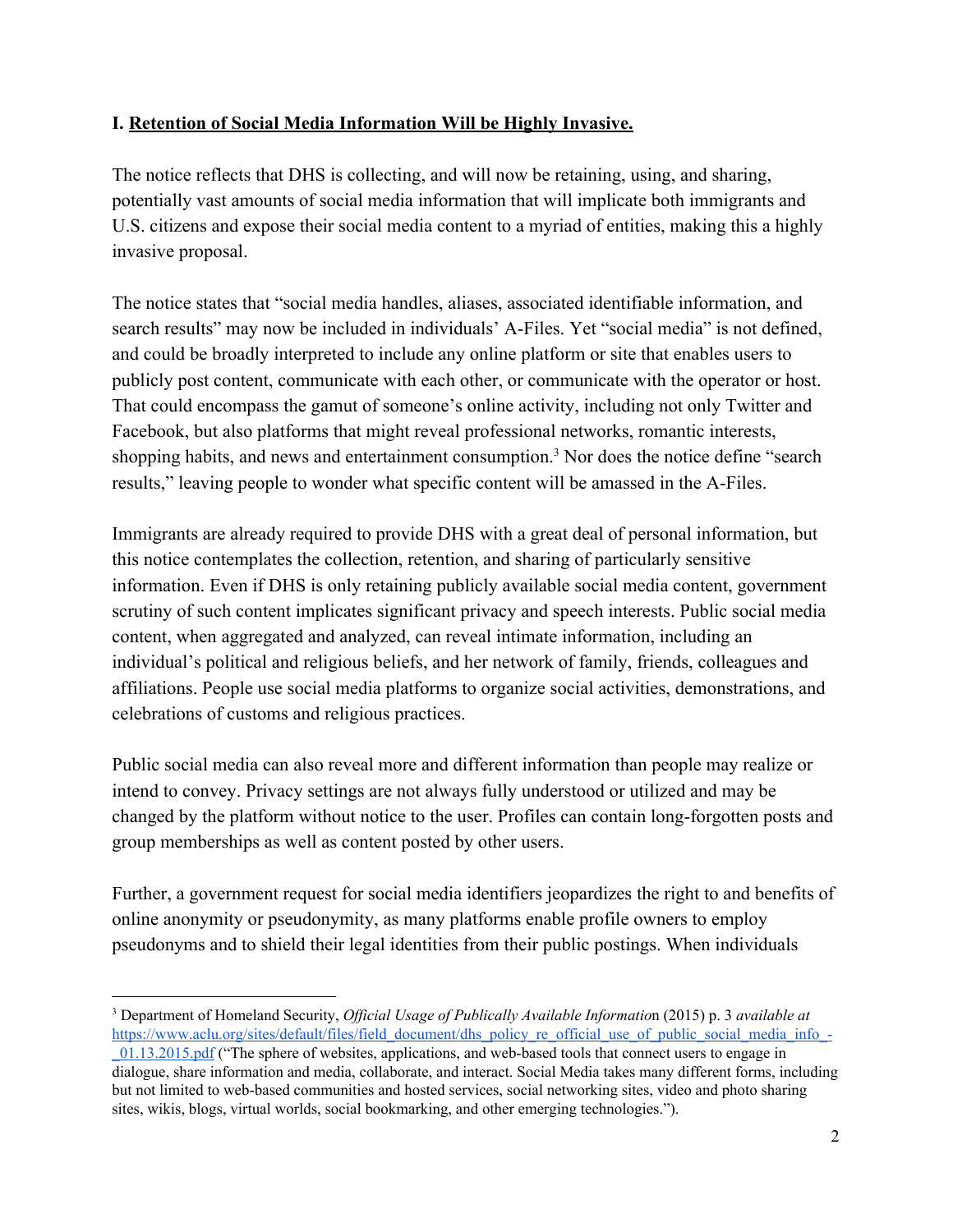provide the handles of their anonymous or pseudonymous profiles to the government, their ability to exercise the right to anonymity, and the benefits that stem from it, are compromised.

This policy impacts naturalized and U.S.-born citizens. In 2015, there were almost 45 million immigrants in the United States, 50 percent of whom are naturalized citizens.<sup>4</sup> Immigrants' social media information collected and then retained under this notice will remain part of their A-Files for DHS's 100-year file retention period (and then indefinitely as the files are transferred to the National Archives and Records Administration), even after an immigrant has completed the naturalization process and become a citizen. Further, many naturalized and U.S.-born citizens interact with immigrants in their social networks, meaning the social media content of these citizens will also be subject to scrutiny.

Finally, the notice permits information in A-Files to be shared widely with a host of other government and private entities for a myriad of reasons, including to enforce a regulation or to obtain information for an investigation. This notice permits the contents of A-Files to be shared with other U.S. government agencies, state and local authorities, foreign governments, and even employers and private parties, $<sup>5</sup>$  which amplifies our concerns over the collection and retention of</sup> such personal and sensitive content.

### **II. Retention of Social Media Information Will Chill Free Speech and Free Association.**

It is difficult to overstate the impact that the retention of immigrants' social media information could have on their exercise of their rights to freedom of speech and association.<sup>6</sup> Knowing that their social media content will or could be monitored, these individuals will feel pressure to self-censor, delete their social media accounts, and disengage from online spaces, with negative

[http://www.migrationpolicy.org/article/frequently-requested-statistics-immigrants-and-immigration-united-states.](http://www.migrationpolicy.org/article/frequently-requested-statistics-immigrants-and-immigration-united-states)

<sup>4</sup> Zong Jie, & Batalova, Jeanne, "Frequently Requested Statistics On Immigrants and Immigration in the United States", Migration Policy Institute (March 8, 2017),

Note: the Census Bureau, which is where MPI pulled this statistic, defines immigrants to include naturalized citizens, lawful permanent residents, refugees and asylees, persons on certain temporary visas, and the unauthorized. Not all 45 million immigrants as defined by the Census Bureau would have A-Files. However, the Census Bureau does not have statistics on the number of immigrant visa holders, so the definition is also under-representative. In 2013, DHS had about 70 million active A-Files, which are retained for 100 years from the immigrant's birth, so this figure may include immigrants who are deceased. *Department of Homeland Security Shared Use of Alien Registration Files by U.S. Citizenship and Immigration Services and U.S. Immigration and Customs Enforcement*, National Archives and Records Administration (2013) *available at,* <https://www.archives.gov/files/records-mgmt/pdf/dhs-inspection.pdf>.

<sup>5</sup> Privacy Act of 1974; System of Records Notice, 82 FR 43556 *available at* <https://www.federalregister.gov/documents/2017/09/18/2017-19365/privacy-act-of-1974-system-of-records>.

<sup>6</sup> See United States v. Jones, 565 U.S. 400 (2012) at 416 (Sotomayor, J., concurring) ("Awareness that the Government may be watching [public movements] chills associational and expressive freedoms.").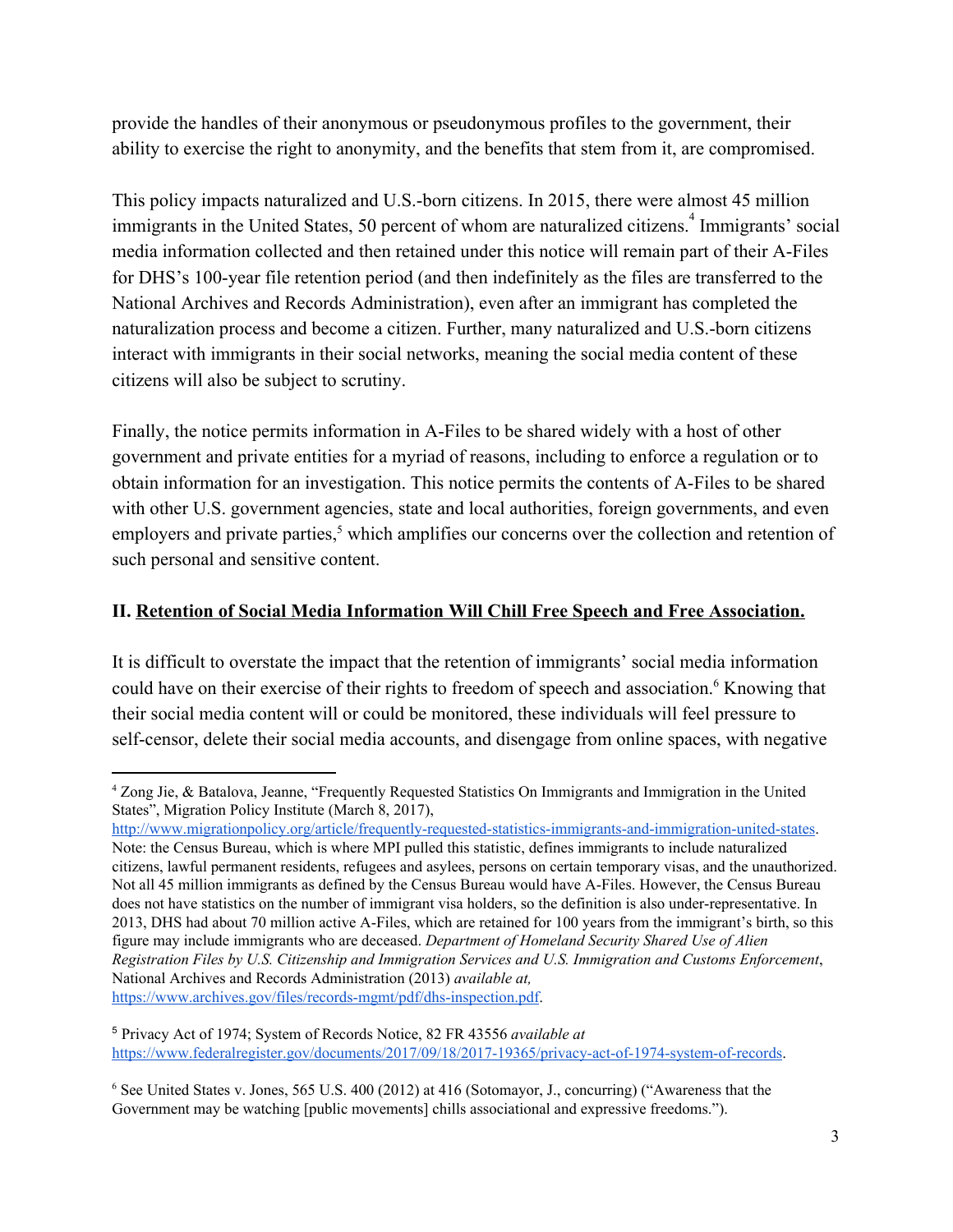consequences for their social, political, and business activities. Immigrant activists have long been responsible for important reforms in our society, and government social media monitoring will jeopardize their vital engagement in civic action. As immigrants feel restrained in their freedom of speech, the public will lose valuable voices and perspectives in public debate, and immigrants will miss out on educational, social, and business opportunities.

DHS's policy will also chill the expressive activities of both naturalized and U.S.-born citizens' free speech because DHS will have collateral access to these individuals' social media content. Knowing this, citizens may sanitize or delete their social media profiles. They may also limit their engagement with immigrants for fear of surveillance, chilling the exercise of their free association rights while stigmatizing and isolating immigrant communities. This fear could drive some to limit their online activity across the board, since individuals likely will not know the immigration status of the people they may casually interact with by liking an image or retweeting a post.

Finally, U.S. government policies inevitably will be replicated in other countries with weaker protections for fundamental rights. The data policy announced in the notice increases the likelihood that U.S. citizens traveling or emigrating to other countries will be subjected to this very type of surveillance in the future.

## **III. Retention of Social Media Information Invites Abuse in Exchange for Little Security Benefit.**

The government should not be making consequential immigration determinations using information as subjective and context-dependent as that found on social media. Social media communication, like most human interactions, is idiosyncratic. Deciphering the meaning of statements is difficult without an intimate understanding of the context in which they are made. Parsing meaning from text is particularly difficult when communications employ slang, sarcasm, or non-textual information including emojis, GIFs, and "likes."<sup>7</sup> Immigrants' social media content will also often contain foreign languages, further increasing the complexity of analyzing this information. Interpretive errors are thus not only likely but inevitable, suggesting that the relevance and predictive value of social media is likely to be minimal.

And the stakes for immigrants are high. Misinterpreted social media content could become grounds for determinations of inadmissibility and removability, or it could be used as a bar to a showing of good moral character in a naturalization proceeding. Depending on the setting, an

*<sup>7</sup>See, e.g.* Ahmed Abbasi, Ammar Hassan & Milan Dhar, Benchmarking Twitter Sentiment Analysis Tools, <https://pdfs.semanticscholar.org/d0a5/21c8cc0508f1003f3e1d1fbf49780d9062f7.pdf> (finding that the most common errors in text-analysis tools involved use of jokes, sarcasm, and literary devices in social media postings).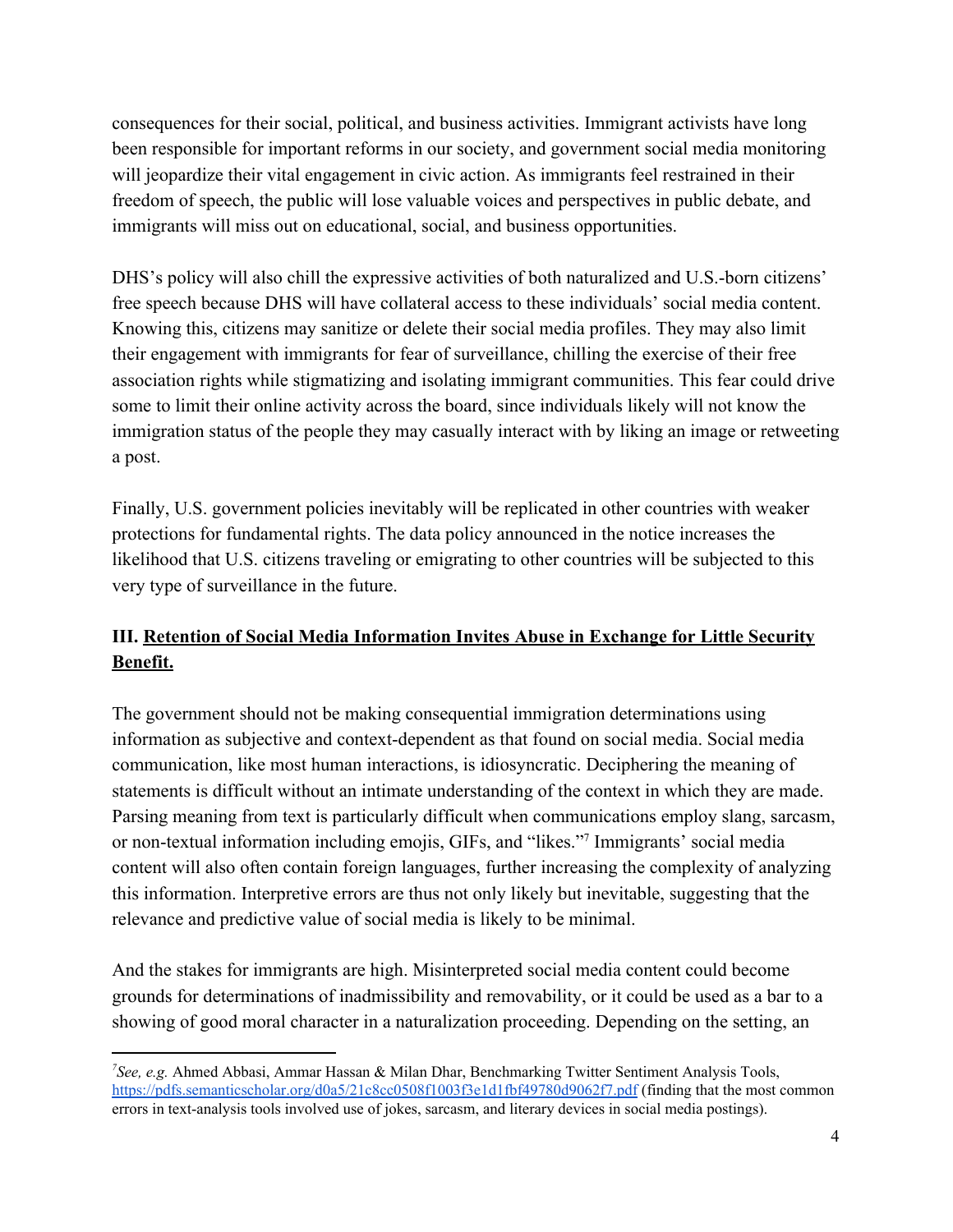immigrant may have little opportunity or real ability to explain their social media content, clarify misunderstandings, or contest inaccuracies. In addition, collection and retention of this information creates the risk that improper negative inferences will be drawn from an immigrant's personal beliefs or opinions, and neither the notice nor DHS's subsequent statement include assurances against such uses.

There is no reason to believe that collecting and retaining this information will yield a significant security benefit. DHS appears to believe that it can identify potential security threats by scrutinizing people's online speech, but research shows that such expressive conduct is not a valid predictor of one's propensity to commit an act of violence.<sup>8</sup> Furthermore, a recent independent audit of DHS's social media pilot programs raised serious questions about the validity and efficacy of the programs. The audit found that insufficient metrics were in place to measure the programs' effectiveness, and that absent valid metrics and evaluation criteria, the programs would be of little utility in planning or implementing additional social media screening initiatives.<sup>9</sup> DHS should not be keeping data from its monitoring and collection programs when it has not demonstrated that the programs themselves are effective.

Finally, social media screening is easy for bad actors to circumvent. Knowing that DHS will be combing through social media data, would-be criminals and terrorists can simply delete or manipulate their online social media behaviors, and disclose only newly-created, sanitized social media accounts to DHS during the immigration process in order to deflect attention. Thus, the kind of social media monitoring DHS is contemplating would be invasive, potentially abusive, and likely expensive, while yielding little actual security benefit.

# **IV. Indefinite Retention of Naturalized Citizens' Social Media Information Effectively Treats Them as Second-Class Citizens.**

DHS's policy will relegate the over 20 million naturalized citizens in the United States<sup>10</sup> to second-class status. Under this policy, the government will routinely retain stores of social media

<sup>8</sup> Patel, Faiza & Koushik, Meghan, *Countering Violent Extremism*, Brennan Center for Justice (2017) p. 15 *available at* [https://www.brennancenter.org/sites/default/files/publications/Brennan%20Center%20CVE%20Report\\_0.pdf](https://www.brennancenter.org/sites/default/files/publications/Brennan%20Center%20CVE%20Report_0.pdf) ("Extreme or radical views are often assumed to lie at the heart of terrorism. But evidence shows that the overwhelming majority of people who hold radical beliefs do not engage in, nor support, violence.").

<sup>9</sup> Office of Inspector General, *DHS's Pilots for Social Media Screening Need Increased Screening to Ensure Scalability and Long-term Success* (Feb. 27, 2017) *available at* [https://www.oig.dhs.gov/sites/default/files/assets/2017/OIG-17-40-Feb17.pdf.](https://www.oig.dhs.gov/sites/default/files/assets/2017/OIG-17-40-Feb17.pdf)

<sup>&</sup>lt;sup>10</sup> Zong Jie, & Batalova, Jeanne, "Frequently Requested Statistics On Immigrants and Immigration in the United States" Migration Policy Institute (March 8, 2017), [http://www.migrationpolicy.org/article/frequently-requested-statistics-immigrants-and-immigration-united-states.](http://www.migrationpolicy.org/article/frequently-requested-statistics-immigrants-and-immigration-united-states)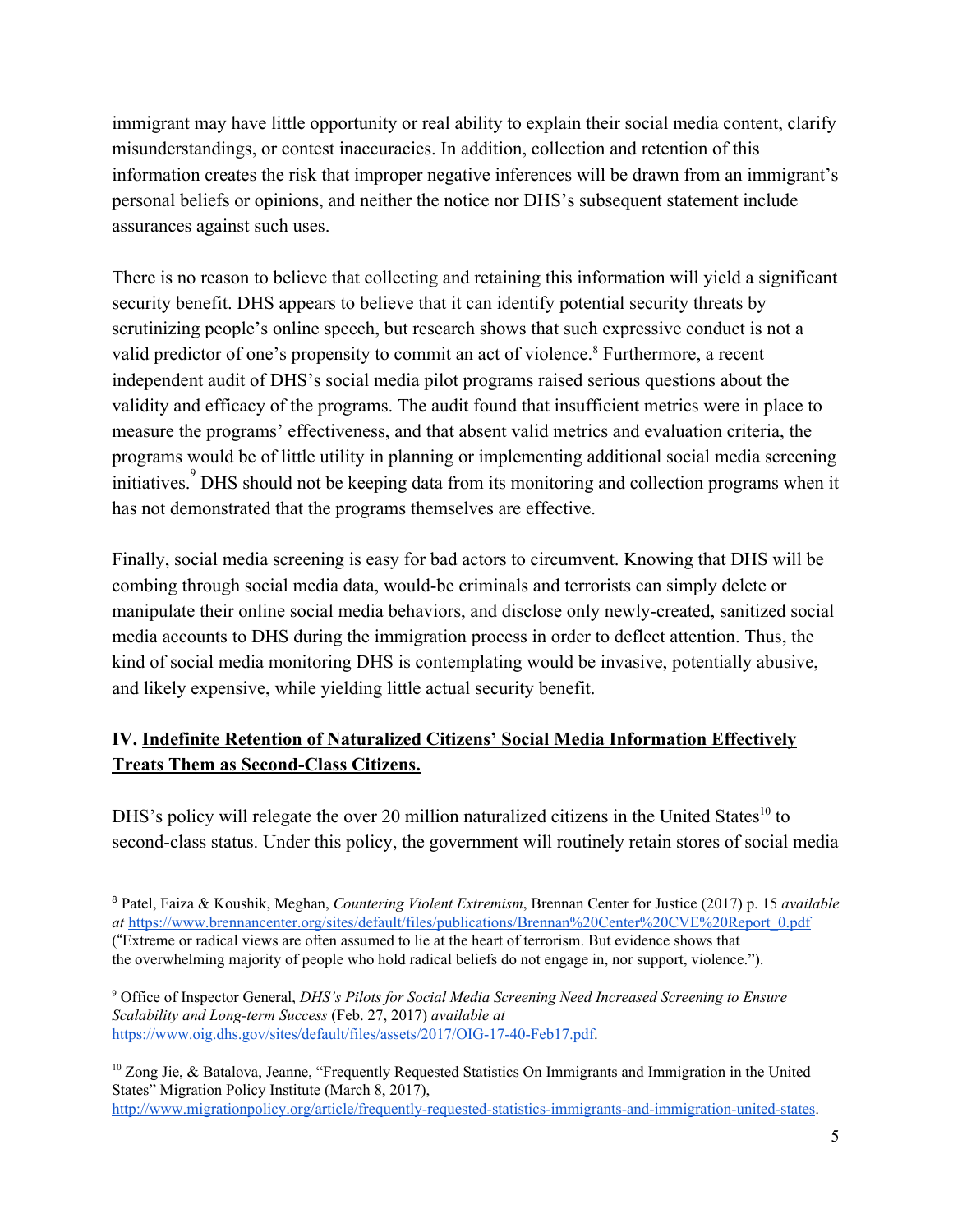content associated with a naturalized citizen for effectively the rest of the citizen's life: DHS retains A-Files for 100 years after an individual's birth date, after which they are sent to the NARA for permanent retention.<sup>11</sup> As noted above, the sharing and use authority for this notice is broad, permitting DHS and other officials to use and disseminate the social media information (and other content in A-Files) for a variety of purposes, including for intelligence gathering and counter-terrorism. On the other hand, U.S.-born citizens can engage with social media knowing that specific government scrutiny of their individual public online activity will be unlikely. The existence of a persistent dossier of a naturalized citizen's social media activity will mean that these citizens face scrutiny of the record of their past social media activity in ways that U.S.-born citizens will not routinely face.

### **V. The Notice and DHS's Statement Lack Clarity.**

The lack of clarity surrounding the DHS proposal heightens the concerns discussed above. The notice and DHS's subsequent statement on the matter do not provide answers to the many questions that have been raised. For example, will social media information that is collected before someone becomes a naturalized citizen be used and shared after they have become a citizen? Will social media information be collected about someone after they have become a naturalized citizen? Will the retention and screening of social media information occur solely at the time an individual applies for a benefit, or will this surveillance be ongoing? Further, there is no indication as to why social media information is being retained at all. The lack of clarity in DHS's plans for implementing this policy creates confusion and fear for the immigrants impacted by this policy, which, as noted above, will manifest in a retreat from online communities at great personal and public cost.

### **Conclusion**

The DHS notice details government practices that are highly invasive and that will chill freedom of speech and association, invite abuse in exchange for little security benefit, and will reduce naturalized citizens to second-class citizenship. The notice's lack of clarity also compounds some of these concerns.

Over the past year, there has been an increase in government policies singling out immigrants for disfavored treatment. This notice and the underlying government practices it documents contribute to a climate of fear among immigrant communities about surveillance and restriction of their liberties. We urge DHS not to retain social media information in A-Files.

<sup>11</sup> Privacy Impact Assessment Fraud Detection and National Security Directorate DHS/USCIS/PIA-013 (Sept 2013) p. 4 *available at*

[https://www.dhs.gov/sites/default/files/publications/privacy-pia-uscis-fdnspiaappendixc-september2013\\_0.pdf.](https://www.dhs.gov/sites/default/files/publications/privacy-pia-uscis-fdnspiaappendixc-september2013_0.pdf)